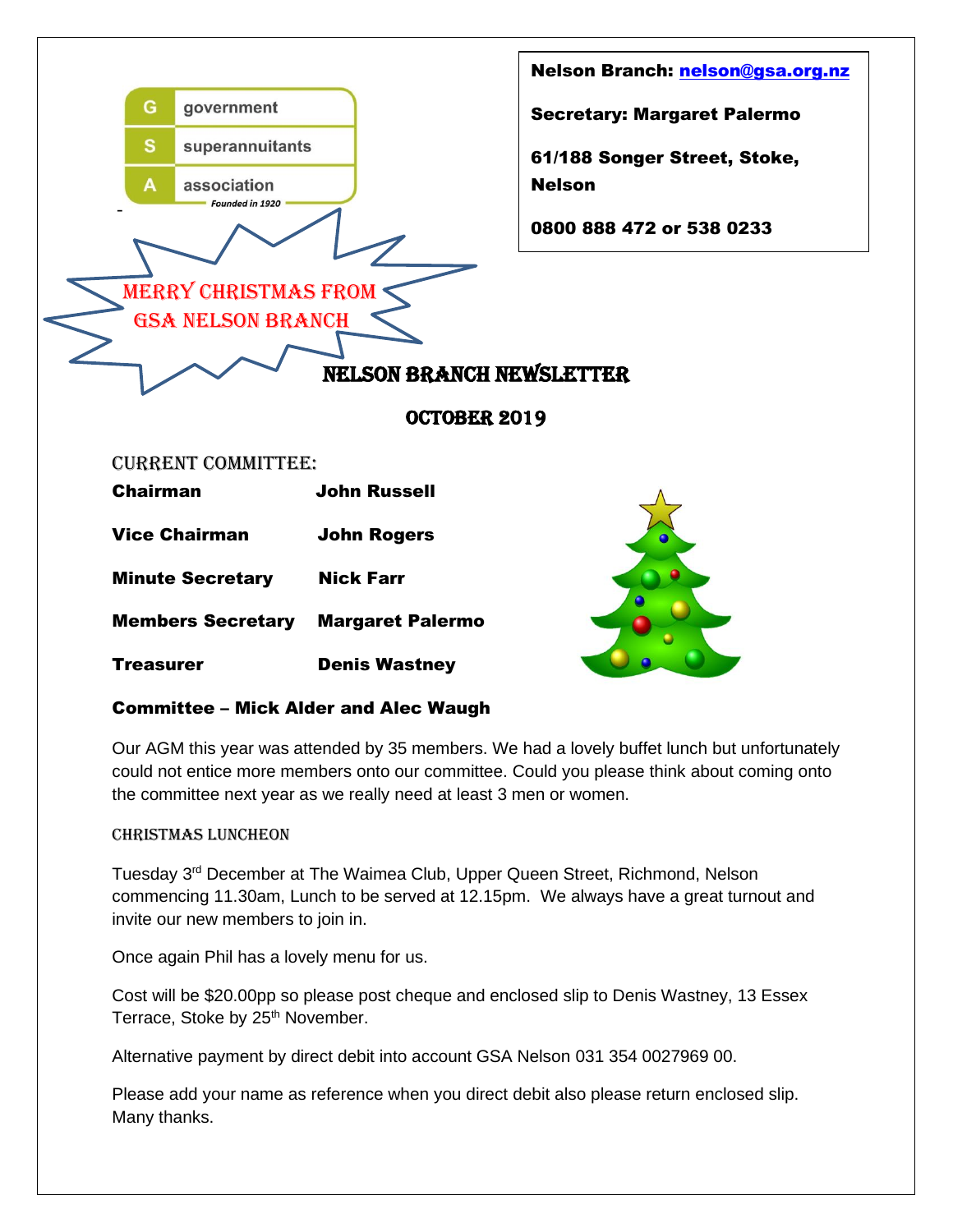-2-

## REPORT FROM GSA Council Annual Meeting – 7th & 9th September 2019

This year Council Meeting commenced at 11am on the Saturday, a change from past years when we arrived the night before. Your delegates were John Russell and myself. Unfortunately our Nelson Branch observer was unable to attend we missed his input.

President Tony Hamilton called the meeting to order with a very warm welcome and a special thanks to spouses who were supporting delegates and head office staff members. He also introduced all current Board Members.

It was also great to have Jenny Barclay our Executive Officer at the meeting. She showed that she is a very efficient operator and her input at the meeting kept the whole process moving smoothly.

The Minutes of the 2018 Council Annual Meeting were quickly attended to with some very minor adjustments in Matters Arising.

## We then moved on to 2018/19 Annual Report.

In this Annual Report, President Tony acknowledged and thanked all Branch Committee members for their dedication and voluntary service. He also made it clear that Board Members represent all GSA Members not just their Branch Members. His theme is: **We are Team GSA, working together** 

# as a family. For all members.

#### Finance Report: Presented by Dallas Elvy

\* That the Finances were better presented than last year .without the need to present an updated set of accounts at the Council meeting. Surplus funds showed that Branches held just over \$53K and National Office \$26K

\* National Office had reduced its costs by Reducing Board meetings from 11 to 8, holding subcommittees meeting via Skype, and keeping a firm control on general spending

\* Membership Subscription – a remit that subs to increase 30c per pay failed to pass. This will mean some financial cuts in the future.

#### Strategic Plan Report:

\*Members informed – going well with Annuity News & Branch Newsletters in combined postage working towards meeting faster time frames for this National Office now invoicing Branches for printing of Branch Newsletters.

\*Anomalies – we have not completely sorted the 100% COLA – although the last hurdle is for the Finance Minister Grant Robertson, who must decide where the funding for this will come from.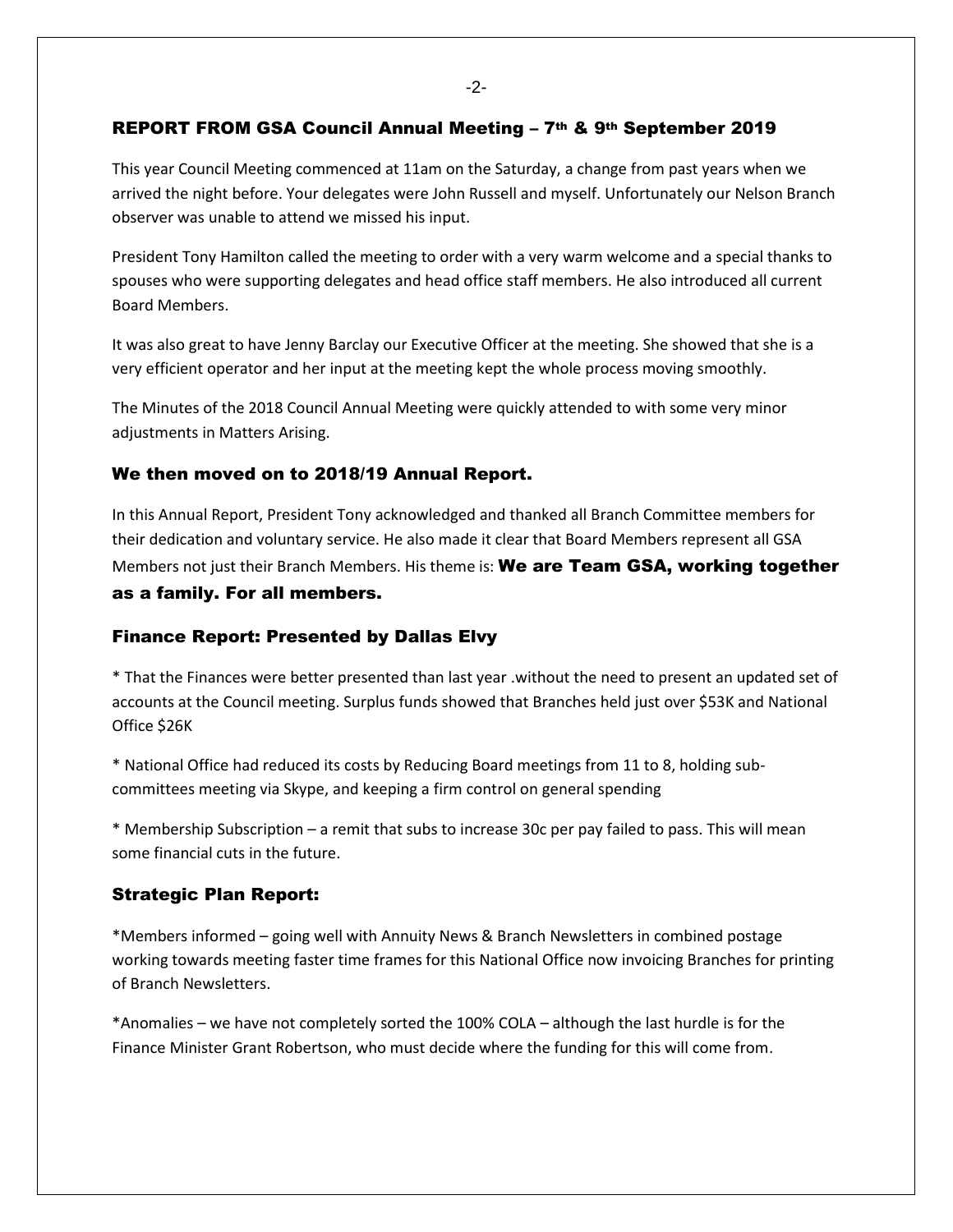## Centennial History: Mike Smith

The editing has been completed and prices are being sought for economical print runs. The Book will be launched at Council Meeting 2020.

## Election of Officers for 2019/20:

President; Tony Hamilton – Northland – elected unopposed Vice President – Alan Straker – Marlborough Members: Marjorie Thomas – Hawkes Bay 64 Dallas Elvy – Wellington – 63 Mike Smith – Wellington – 46  $\blacksquare$  Alan Peck – Wellington – 43 Rob Brangwin – Hawkes Bay – 38

## Life Member Awards:

These were presented to Gavin Stuart (Canterbury/Westland) and Mark Leys (Auckland)/ Also acknowledged was Bill Robertson who had completed 22 years of service at both branch and National levels.

I have covered the highlights of the meeting as I saw them and I would like to acknowledge the efficient way the meeting was run by President Tony Hamilton – the fact that everyone was able to have their say, everything was covered and we completed the whole task early, clearly indicates that a shorter efficient Annual Council Meeting is possible.

Nick Farr – Nelson Delegate.

**CHANGE OF ADDRESS:** It is very important that you advise us if you change address, email address, or phone number also if there is a death, a relative or friend should contact the Secretary on 0800 888 472 and Datacom 0800 654 731 or NPF members 0800 628 776.

# GOLDEN BAY (TAKAKA) VISIT:

On 17<sup>th</sup> September 2019, 12 members of the GSA Nelson Branch left Nelson to travel to Golden Bay to visit GB members and see some of the sites of interest they have in the area.

Our rental minibus left Nelson 7.30am, picking up members at Stoke, Richmond and Motueka arriving Takaka around 9.50am.

On the way over the Takaka Hill we saw the massive road works being carried out to repair the road which was badly damaged in the cyclones 2 years ago.

Upon our arrival at Takaka, the sun burst out from behind the clouds and it remained sunny but a little windy for the rest of the day.

GSA member Nick Farr and partner Barb explained that they had ordered this weather only the night before. Well done Barb & Nick.